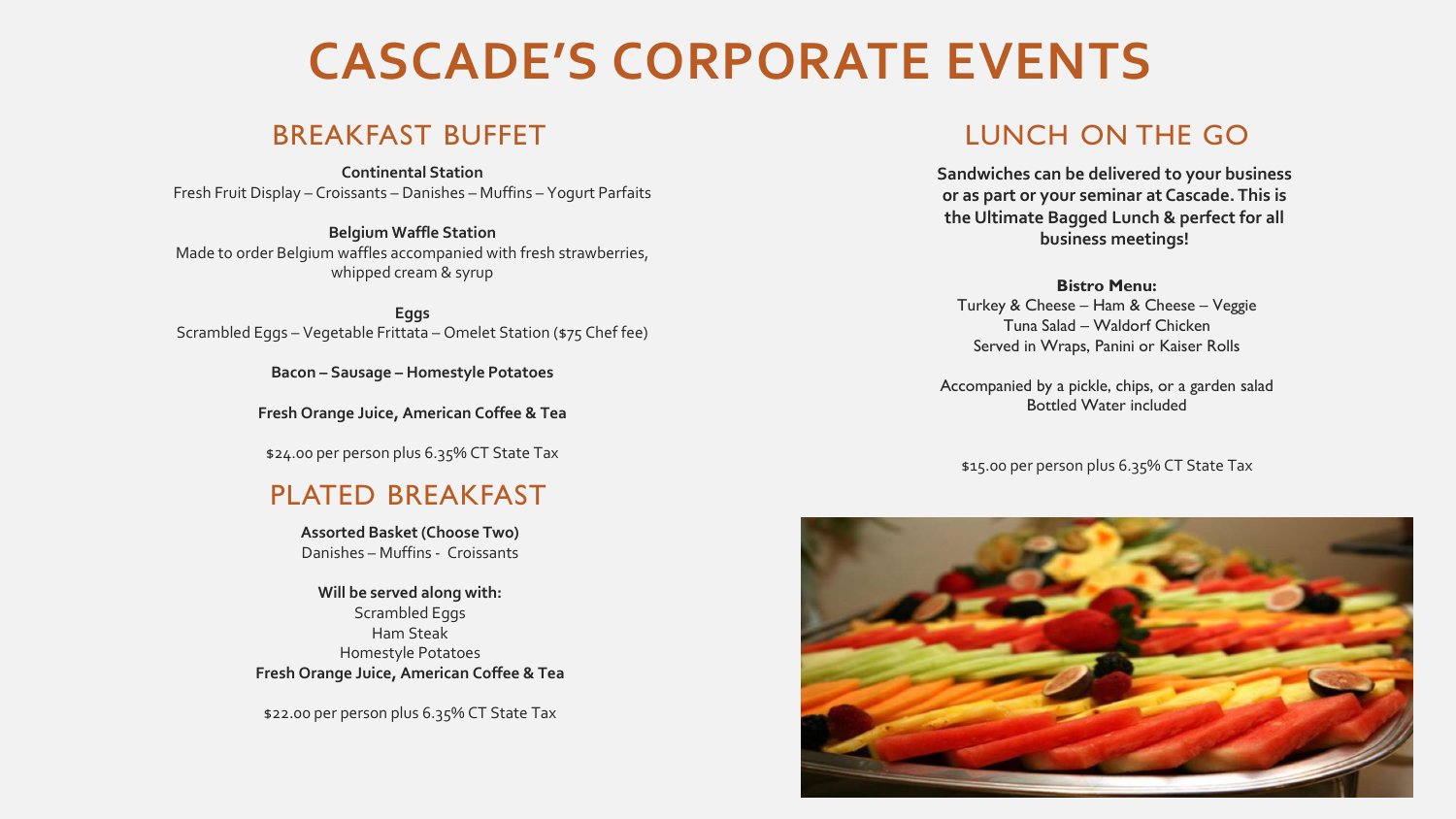#### BUFFET

**Harvest Table** Fresh Vegetable Crudités – International Cheese Displays – Bruschetta Station

#### **Buffet of:**

Penne alla Vodka or Marinara Chicken Florentine, Franciese, or Marsala Stuffed Sole, Baked Scrod, Sliced Roast Beef, or Eggplant Parmigiana Oven Roasted Potatoes Vegetable Medley Tossed Salad or Caesar Salad

> **Dessert** Miniature Pastries served with American Coffee & Tea

Afternoon - \$35.00 per person plus CT State Tax Evening - \$45.00 per person plus 6.35% CT State Tax

### PLATED

**Four Hour Cash Bar Harvest Table** Fresh Vegetable Crudités – International Cheese Displays – Bruschetta Station

**First Course (choose one)** Mixed Greens Salad – Caesar Salad – Penne alla Vodka – Penne Marinara

**Main Entrée (choose two)** Grilled New York Strip – Chicken Florentine or Marsala – Stuffed Sole – Eggplant Parmigiana Served with oven roasted potatoes & vegetable du jour

> **Dessert** Miniature Italian Pastries served with American Coffee & Tea

Afternoon - \$42.00 per person plus 6.35% CT State Tax Evening - \$52.00 per person plus 6.35% CT State Tax

## CORPORATE MEETING

**Continental Station** Fresh Fruit Display ~ Croissants ~ Danishes ~ Muffins Coffee & Tea Station

#### **Luncheon Buffet**

Penne alla Vodka or Marinara Chicken Parmigiana, Chicken Franciese or Chicken Marsala Stuffed Sole, Baked Scrod, Sliced Roast Beef, or Eggplant Parmigiana Oven Roasted Potatoes Vegetable Medley Tossed Salad or Caesar Salad Fresh Baked Rolls & Butter

> **Dessert** Miniature Pastries or Cookies & Brownies

> > **Beverages** Coffee and Tea Station Water and Soda at guest tables

#### \$42.00 per person plus 6.35% CT State Tax